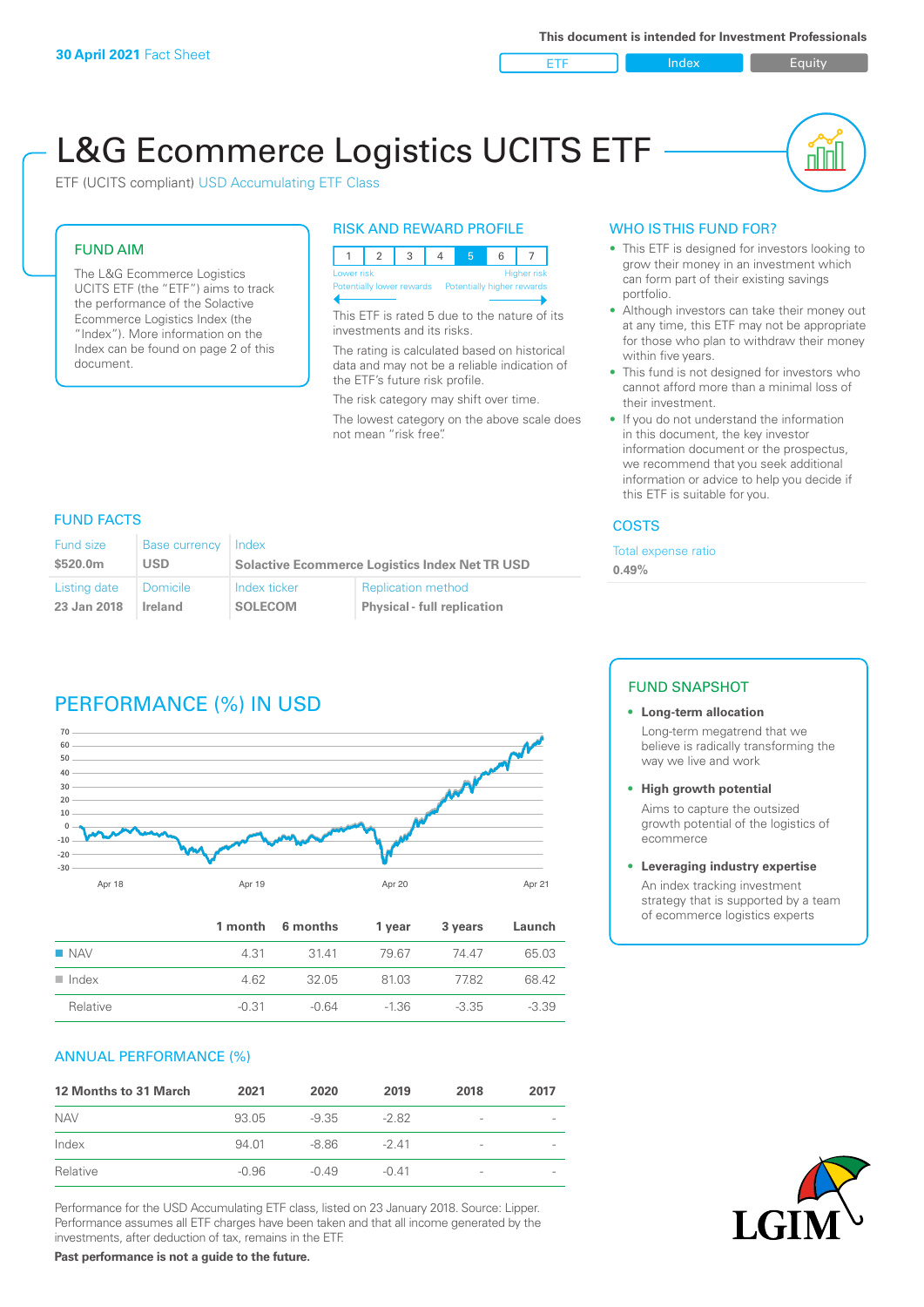# L&G Ecommerce Logistics UCITS ETF

ETF (UCITS compliant) USD Accumulating ETF Class

# INDEX BREAKDOWN

The breakdowns below relate to the Index. The ETF's portfolio may deviate from the below. All data source LGIM unless otherwise stated. Totals may not sum to 100% due to rounding.



#### SECTOR (%)

| $\blacksquare$ Industrials | 57.0 |
|----------------------------|------|
| Information Technology     | 14.6 |
| Consumer Discretionary     | 14.2 |
| $\blacksquare$ Ecommerce   | 45   |
| Logistics Automation       | 26   |
| Consumer Staples           | 24   |
| Cloud Providers            | 24   |
| $\blacksquare$ Financials  | 23   |



# CURRENCY (%)

| $\blacksquare$ USD   | 38.6 |
|----------------------|------|
| <b>JPY</b>           | 16.6 |
| <b>EUR</b>           | 14.9 |
| $\blacksquare$ GBP   | 6.0  |
| $\blacksquare$ $DKK$ | 5.1  |
| HKD                  | 5.0  |
| CAD                  | 4.8  |
| $\Box$ CHF           | 2.4  |
| $\blacksquare$ TWD   | 2.4  |
| $\Box$ Other         | 4.3  |
|                      |      |

■ Top 10 constituents 26.2% Rest of Index 73.8% No. of constituents in Index 42

## TOP 10 CONSTITUENTS (%)

| <b>United Parcel Service</b> | 28  |
|------------------------------|-----|
| Nippon Yusen                 | 27  |
| Sinotrans                    | 27  |
| <b>Clipper Logistics</b>     | 27  |
| <b>DSV</b>                   | 26  |
| Manhattan Associates         | 26  |
| <b>SAP</b>                   | 26  |
| Amazon                       | 25  |
| Bpost                        | 2.5 |
| <b>XPO Logistics</b>         | 25  |
|                              |     |

### INDEX DESCRIPTION

The Index aims to track the performance of a basket of stocks of logistics service providers and technology companies who are engaged in ecommerce.

The Index is comprised of companies which are publically traded on various stock exchanges around the world that provide (i) "logistics" services (i.e. the warehousing of goods or the fulfilment and delivery of goods) or (ii) software solutions to companies that provide logistic services in connection with "ecommerce" (i.e. the buying and selling of goods on the internet). A company is only eligible for inclusion in the Index if (1) it is of a sufficient size (determined by reference to the total market value of the proportion of its shares that are publically traded) and (2) it is sufficiently "liquid" (a measure of how actively its shares are traded on a daily basis).

The universe of companies out of which the Index selection is made is refreshed annually in April. However, the Index is reconstituted semi-annually in April and October in accordance with the full selection criteria and all companies are equally weighted within the Index. On a monthly basis, the weight of each company is assessed and, if any of them exceeds 15% of the Index, the weights of all companies are adjusted so that they are again equally weighted within the Index.

### INVESTMENT MANAGER

GO ETF Solutions LLP is the investment manager for each of the exchange traded funds (ETFs) issued by Legal & General UCITS ETF Plc and is responsible for the day-to-day investment management decisions for this ETF. The team is highly experienced with respect to all aspects relating to the management of an ETF portfolio, including collateral management, OTC swap trading, adherence to UCITS regulations and counterparty exposure and monitoring.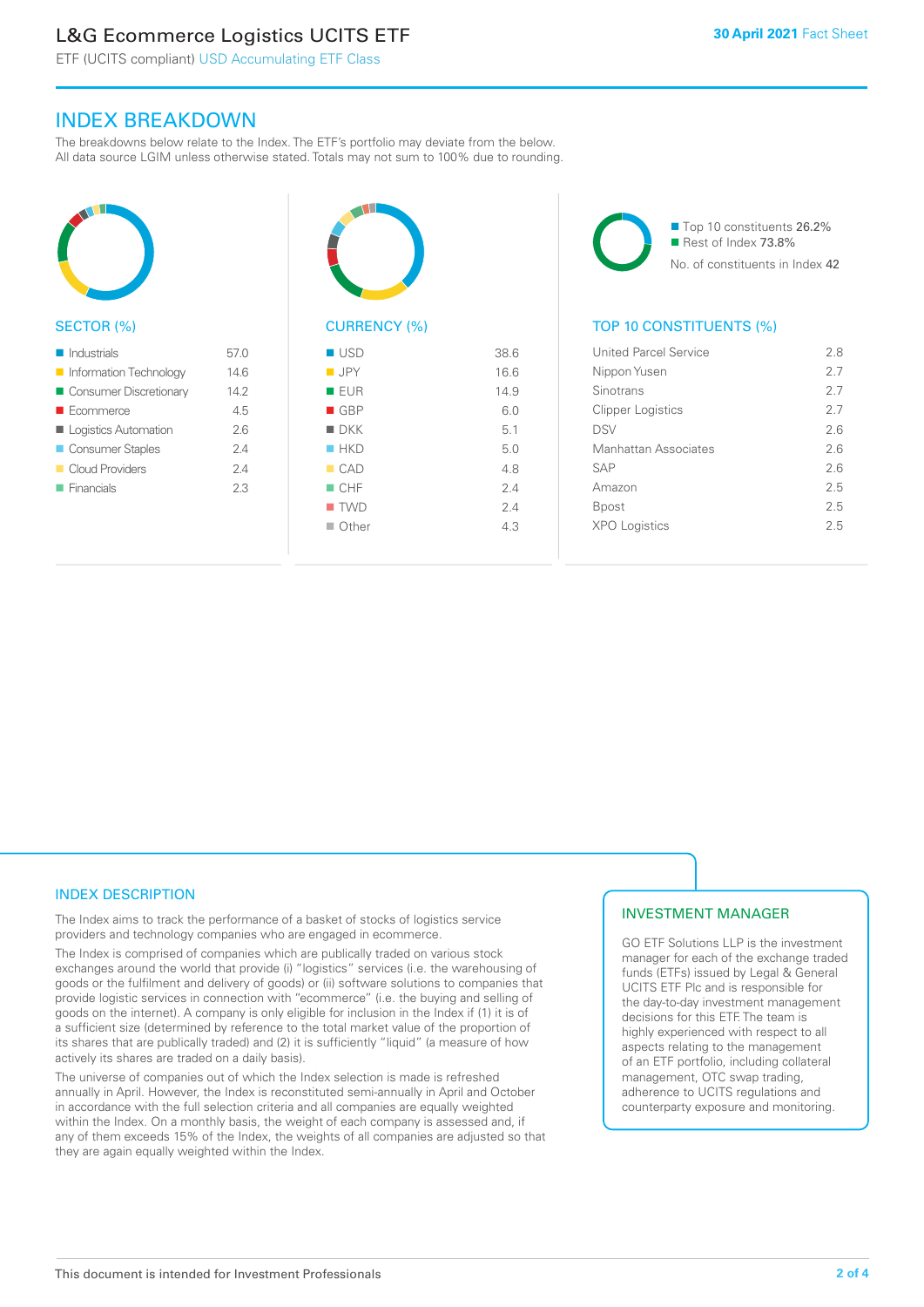# L&G Ecommerce Logistics UCITS ETF

ETF (UCITS compliant) USD Accumulating ETF Class

# KEY RISKS

- The value of an investment and any income taken from it is not guaranteed and can go down as well as up; you may not get back the amount you originally invested.
- An investment in the ETF involves a significant degree of risk. Any decision to invest should be based on the information contained in the relevant prospectus. Prospective investors should obtain their own independent accounting, tax and legal advice and should consult their own professional advisers to ascertain the suitability of the ETF as an investment.
- The value of the shares in the ETF is directly affected by increases and decreases in the value of the Index. Accordingly the value of a share in the ETF may go up or down and a shareholder may lose some or the entire amount invested.
- The ETF's ability to closely track the Index will be affected by its ability to purchase and/or sell the Index constituents and any legal or regulatory restrictions or disruptions affecting them.
- The ETF's ability to closely track the Index will also be affected by transaction costs and taxes incurred when adjusting its investment portfolio generally and/or to mirror any periodic adjustments to the constituents of the Index. There can be no certainty that ETF shares can always be bought or sold on a stock exchange or that the market price at which the ETF shares may be traded on a stock exchange will reflect the performance of the Index.
- The ETF is subject to the risk that third party service providers (such as a bank entering into swaps with the ETF or the ETF's depositary) may go bankrupt or fail to pay money due to the ETF or return property belonging to the ETF.
- As the Index includes micro, small and medium-sized publicly traded companies, the ETF is subject to the risk that such companies may be more vulnerable to adverse business or economic events and greater and more unpredictable price changes than larger companies or the stock market as a whole.
- Companies that provide logistics services or software solutions to logistic service providers in connection with ecommerce are particularly vulnerable to changes in business cycles and general reductions in consumer spending resulting from recession or other economic factors. Such factors could lead to a decline in the value of the companies represented in the Index and therefore the ETF.
- There is no capital guarantee or protection on the value of the ETF. Investors can lose all the capital invested in the ETF.
- Please refer to the "Risk Factors" section of the Issuer's Prospectus and the Fund **Supplement**

For mo[re inf](https://www.lgimetf.com/)ormation, please refer to the key investor information document on our website Ø

### TRADING INFORMATION

| <b>Exchange</b>           | <b>Currency ISIN</b> |              | <b>SEDOL</b>   | <b>Ticker Bloomberg</b> |
|---------------------------|----------------------|--------------|----------------|-------------------------|
| London Stock Exchange USD |                      | IE00BF0M6N54 | BF0M6N5        | ECOM ECOM LN            |
| London Stock Exchange GBP |                      | IE00BF0M6N54 | <b>BF0M776</b> | ECOG ECOG LN            |
| Deutsche Börse            | EUR                  | IE00BF0M6N54 | <b>BF0M798</b> | ETLH GY<br>FTI H        |
| Borsa Italiana            | EUR                  | IE00BF0M6N54 | <b>BF0M787</b> | ECOM ECOM IM            |
| <b>NYSE Euronext</b>      | EUR                  | IE00BF0M6N54 | BF0M7B0        | ECOM ECOM NA            |
| <b>SIX Swiss Exchange</b> | CHE                  | IE00BF0M6N54 | <b>BMG6919</b> | <b>FCOM FCOM SW</b>     |

The currency shown is the trading currency of the listing.



### SPOTLIGHT ON LEGAL & GENERAL INVESTMENT MANAGEMENT

We are one of Europe's largest asset managers and a major global investor, with assets under management of €1,431.1 billion (as at 31 December 2020). We work with a wide range of global clients, including pension schemes, sovereign wealth funds, fund distributors and retail investors.

Source: LGIM internal data as at 31 December 2020. The AUM disclosed aggregates the assets managed by LGIM in the UK, LGIMA in the US and LGIM Asia in Hong Kong. The AUM includes the value of securities and derivatives positions.

# COUNTRY REGISTRATION



# TO FIND OUT MORE



#### **Index Disclaimer**

The L&G Ecommerce Logistics UCITS ETF (the "ETF") is not sponsored, promoted, sold or supported by Solactive AG. Nor does Solactive AG offer any express or implicit guarantee or assurance either with regard to the results of using the Index and/or Index trade mark or the Index price, at any time or in any other respect.

The Solactive eCommerce Logistics Index Net Total Return (the "Index") is calculated and published by Solactive AG. Solactive AG uses its best efforts to ensure that the Index is calculated correctly. Irrespective of its obligations towards Legal & General UCITS ETF Plc, Solactive AG has no obligation to point out errors in the Index to third parties including, but not limited to, investors and/or financial intermediaries of the ETF. Solactive AG does not guarantee the accuracy and/or the completeness of the Index or any related data, and shall not have any liability for any errors, omissions or interruptions therein. Neither publication of the Index by Solactive AG, nor the licensing of the Index or Index trade mark, for the purpose of use in connection with the ETF,

constitutes a recommendation by Solactive AG to invest capital in said ETF nor does it, in any way, represent an assurance or opinion of Solactive AG with regard to any investment in this ETF. In no event shall Solactive AG have any liability for any lost profits or indirect, punitive, special or consequential damages or losses, even if notified of the possibility thereof.